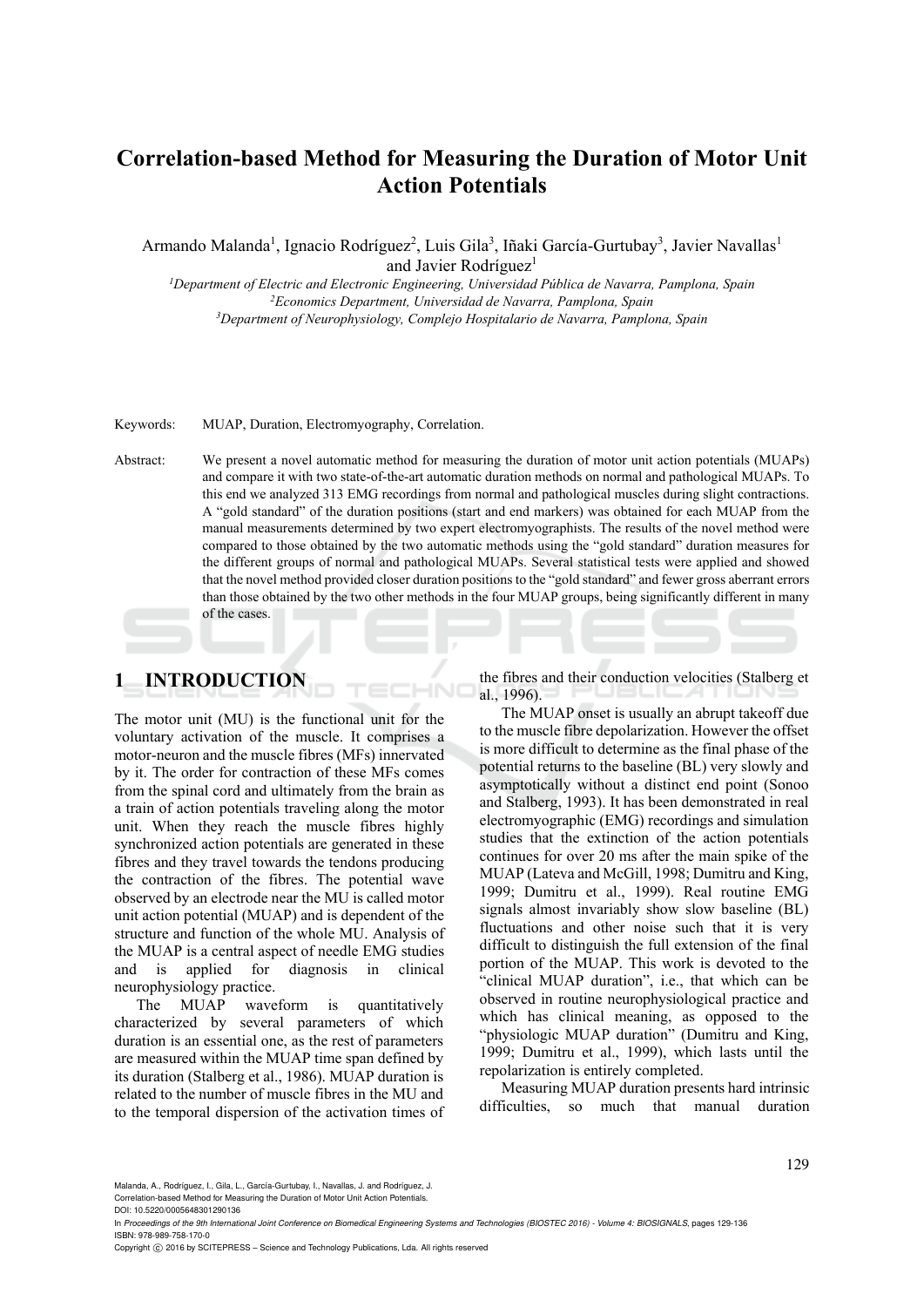measurement has been previously described as "an arbitrary task" (Sonoo, 2002) and low degrees of reliability of manual duration markers have been reported (Stalberg et al. 1986; Nandedkar et al., 1988; Chu et al., 2003; Takehara et al., 2004b; Rodríguez et al., 2007a). A number of automatic algorithms have been designed to overcome the limitations of the subjective assessment of MUAP duration (Stalberg et al., 1986; Nandedkar et al., 1995). These were eventually implemented in available commercial EMG acquisition systems. But, as reported by several authors (Bischoff et al., 1994; Stalberg et al., 1995; Takehara et al., 2004a), conventional automatic algorithms imply the necessity of continuous visual supervision and frequent manual readjustments of the duration markers. These methods fail to estimate correctly the duration measurement mainly because of the presence of noise and fluctuations in the BL and other potentials, all of them being unfortunately common in routine EMG signals.

Apart from the previous (conventional) approaches, a different automatic duration measurement method based on the wavelet transforms was presented more recently (Rodríguez et al., 2010; Rodríguez et al., 2012). In a comparative study, this duration algorithm outperformed the results of conventional methods over normal and pathological signals. However, recent works are still using conventional methods to measure MUAP duration (Ghosh et al., 2014; Matur et al., 2014), sometimes applying manual corrections (Jian et al., 2015).

In this paper we present a novel duration algorithm based on correlation. In biological systems some physiological situations generate a train of potentials or a quasi-periodic repetition of certain waveforms. This is the case of MUAP trains in voluntary or artificially-induced contractions of skeletal muscles, the P, QRS and T complexes in the ECG, the S1 and S2 sounds in the phonocardiogram, or the spike-and-wave complexes in the EEG of epileptic patients. If the physiological and recording conditions stay stable during a certain period of time in these situations, the potentials that can be recorded will include a deterministic component, that can be considered basically unaltered throughout this time, and a stochastic component, i.e., noise and artifacts of different origins which may include biological potentials from other sources different from the ones of interest. According to this, the correlation between two waveforms of a train will be high. Moreover the correlation between corresponding segments (i.e., the initial upraise, the central spike, the final portion, etc.), of two different waveforms of the train will also be large.

On the other hand, the correlation between signal periods in which these repetitive waveforms are absent will be much lower. This is the central idea behind our new MUAP duration estimation method: to determine the potential duration regarding the time extension in which it presents high correlation with other potentials in the train.

In this work we present this novel algorithm, and compare it to a well-known conventional automatic duration method and to the more recent waveletbased approach over signals extracted from normal and pathological muscles.

## **2 MATERIAL**

We analyzed 313 recordings containing a 5 seconds long EMG signal during slight voluntary contractions: 68 signals from 14 normal deltoid muscles, 105 from muscles with myopathies, 27 from chronic neurogenic muscles, and 72 from subacute neurogenic muscles. All these signals were recorded from eight different muscles and exhibited definite changes of characteristic pathologies. These signals were acquired with a Medelec Synergy Mobile electromyograph (Oxford Instruments Medical, Inc.), using concentric needle electrodes (type DCN37; diameter =  $0.46$  mm, recording area =  $0.07$  mm2; Medtronic). The filter setting was 3 Hz to 10 kHz with a sampling rate of 20 kHz and 16-bit analogueto-digital conversion. The digitized signals were stored on the hard disk of a PC computer and further analysis was performed off-line.

The multi-MUAP procedure of an automatic decomposition method was used to extract MUAPs from the continuous EMG signals (Florestal et al., 2006). Epochs of 50 or 100 ms containing discharges (potentials) of the same MUAP train were obtained. The maximal negative peak of the MUAP was centred on 40% of the length of the window epoch (at 20 or 40 ms corresponding to 50 or 100 ms epoch window). A 100 ms epoch window was only used in 8 MUAPs from chronic and subacute neurogenic muscles, as in these cases a 50 ms epoch was not sufficient to visualize the whole MUAP.

Next, the waveforms of the isolated discharges of each MUAP train were aligned in the time axis by maximum correlation (Proakis and Manolakis, 1996; Campos et al., 2000) and in the voltage axis by euclidean distance minimization (the MUAP discharges are ordered in accordance to their euclidean distance to the average of MUAP discharges) (Navallas et al., 2006). Besides,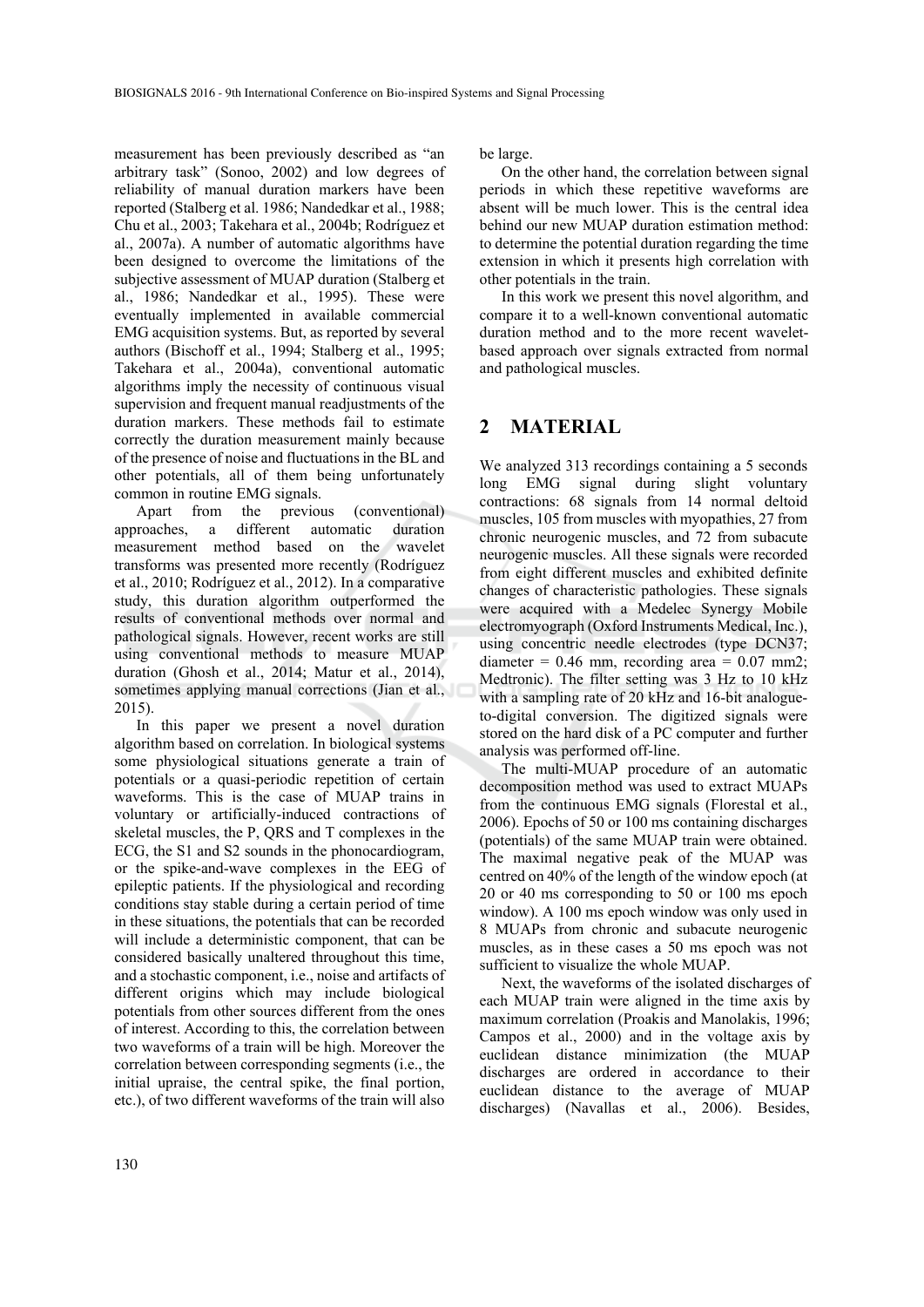interactive tools were implemented to visualize the set of the extracted discharges in raster and superimposed modes in order to discard manually undesirable ones. The MUAP waveform was finally obtained using a novel method of sample estimation based on a sliding window algorithm (Malanda et al., 2008).



Figure 1: MUAP discharges (grey) and MUAP representative waveform (black) obtained using a sliding window algorithm.

This method optimizes the MUAP waveform extraction procedure and can be applied in the presence of low or high superposition of discharges from other MUs (Fig. 1).

Well defined waveforms (avoiding superimpositions, gross baseline fluctuations and secondary potentials) of 3 to 10 (mean 9.9 and standard deviation (SD) 0.7) discharges were selected for each studied MUAP. All the selected MUAP waveforms were well-defined above baseline (BL) activity and had a "rise-time" < 1 ms (most of them less than 500 μs). A total of 295 MUAPs were accepted for analysis: 68 from normal deltoid muscles, 124 from myopathic muscles, 20 from chronic neurogenic muscles and 83 from subacute neurogenic muscles.



Figure 2: Example of determination of the gold standard of the duration markers positions (GSP) from six manual marker positions for the end point (continuous vertical lines). The GSP (x) is calculated as the mean position of the three closest manual marker positions.

Notice that in relation to the number of analyzed signals, the number of extracted MUAPs is reduced. One of the reasons of this reduction is related to the extraction process. In spite of the efficiency of the described automatic methods for selection, alignment and cleaning of the discharges, all the processes were supervised and final selection were carried out manually for ensuring the acceptation of representative and distortion free MUAP waveforms.

## **3 METHODS**

### **3.1 Determination of the Gold Standard Duration Marker Positions**

The high variability in the manual placement of duration markers requires first to define the best manual position among a set of several measurements. Therefore, a method was devised by the authors to find the "most likely" MUAP start and end points. Over the whole set of MUAPs extracted from the 313 recordings, two experienced electromyographists (LGU and IGG) made each of them three measurements of the duration, each measurement separated by at least two weeks. To perform this task they were provided with a software interactive tool (designed in *MatlabTM*) that showed the MUAP waveform and the set of the extracted discharges in raster and superimposed modes. The sensitivity scale was fixed at 100  $\mu$ V/cm and the sweep speed at 10 ms/cm to place the duration markers. From the six manually marked positions for the start or end markers, the "most likely" placement was the mean point of the three closest positions using a probabilistic procedure (Fig. 2) as explained on a previous paper (Rodríguez et al., 2007a). This was considered our gold standard position (GSP).

Among all the MUAPs extracted from the 313 recordings, we decided to select those MUAPs with a high degree of agreement in the duration markers manually placed. Therefore, MUAPs with a maximum range of variation of 1 ms among all the six manual placements for the start and also for the end markers were selected. The mean and SD obtained from the range of the three closest markers were 0.02 and 0.05 ms for the start marker and 0.1 and 0.1 ms for the end marker. This confirms the GSP markers as consistent estimates of the MUAP start and end points. Fig. 2 illustrates the GSP determination procedure.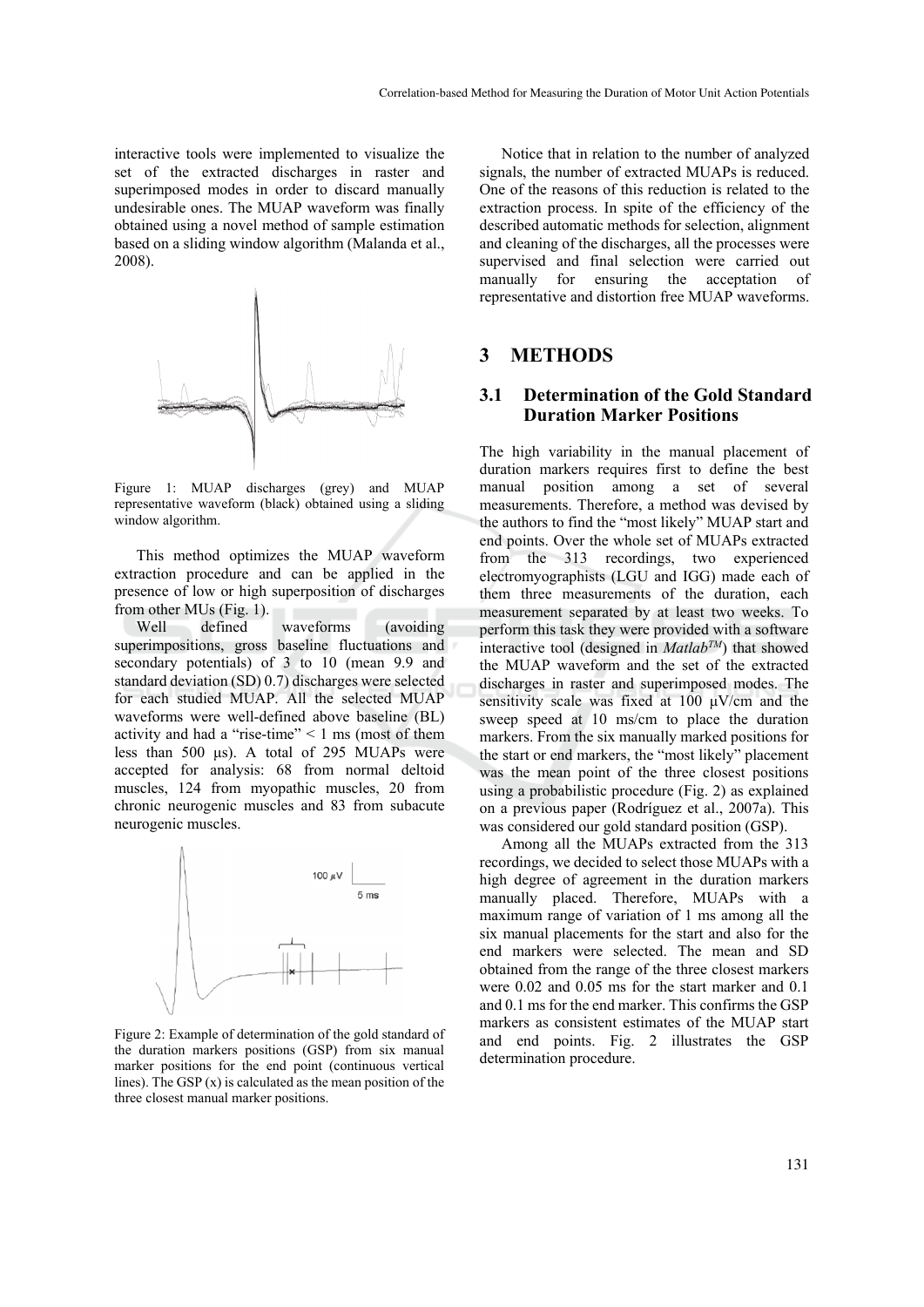## **3.2 Automatic Methods for the Measurement of MUAP Duration**

Our proposed based-correlation method (CM) was compared with two automatic methods for the measurement of MUAP duration were used: a wellknown conventional method (Nandedkar et al., 1995), and the wavelet-based method (WM) previously mentioned (Rodríguez et al., 2010). The conventional method and the WM were directly applied to the representative MUAP waveforms (only 1 potential), while the CM used the whole set of discharges of the MUAP train (from 3 to 10 discharges).

#### **3.2.1 Conventional Automatic Method**

The conventional automatic method is detailed in (Nandedkar et al., 1995), and we call it Nandedkar's method, NM. In NM, MUAPs are automatically isolated, identified and classified using a multi-MUAP system. In the referenced work from 50 to 65 discharges are extracted for each MUAP and its representative waveform is obtained using median averaging. To find the MUAP start and end markers NM calculates the BL first, as the average of the first 5 ms of the window epoch. Once the BL is subtracted, NM begins its search from the maximum MUAP peak. From this point, the start and end markers are calculated using thresholds related to the area under the MUAP and to the amplitude sample values. ECHNO

#### **3.2.2 Wavelet Method**

This MUAP duration estimation method was based on the discrete wavelet transform (DWT) (Rodríguez et al., 2007a; Rodríguez et al., 2007b; Rodríguez et al., 2010; Rodríguez et al., 2012). In the DWT scales, the peaks related to MUAP peaks are identified and amplitude and slope thresholds are used to determine MUAP start and end points. Besides, high frequency noise and BL fluctuations can be put aside, so that BL estimation is not necessary.

#### **3.2.3 Correlation Method**

As explained before, the time span of a set of discharges from a MUAP train will be obtained so that different segments of the potentials in the set will be highly correlated to the corresponding segments in other discharges in the set. The first thing to do is to align the set of potentials in the time and amplitude axes. Each potential in the train is time aligned to the average potential by use of the standard technique of cross correlation maximization (Proakis and Manolakis, 1996). As for the amplitude alignment,

we simply add a constant amplitude to each potential so that its Euclidean distance to the mean (i.e. the average of all the potentials in the MUAP train) is minimized. After this, a sliding window of a certain length (Lw) is moved along the complete length of these discharges (50 or 100 ms in our case), with hops of a given time length ( $\Delta h$ ). We will call  $x_{ii}$  to the i-th discharges in the set as seen by the sliding window in its j-th hop (Fig. 3).

The correlation coefficient (CC) between every pair of segments in a given hop will be computed (Matlab *corrcoef* function, which implements the standard algorithm was used) and the average among the CC of the different pairs will be obtained. This will be repeated for every j-th hop, yielding a curve of segment correlation along the complete interval under study (50 or 100 ms in our case) (Fig. 4). This curve usually has its maximum near the time occurrence of the MUAP central spike, around which a 'plateau' appears. Some ms at either side of the maximum point, the curve normally declines rapidly. To search the MUAP start marker, we will set a threshold (Th1) and find the time instant when, moving from the maximum peak to the left (towards the initial part of the discharges), the correlation curve goes below this threshold. This is tentatively our MUAP start marker. To make the detection more robust we will still move further to the left inspecting if there is a second peak higher than Th2, in which case, from this point we repeat again the search of the point where the curves goes down below Th1 and finally set there the MUAP start marker (Fig 4). To obtain the MUAP end marker we repeat all this operation, but moving from the maximum peak to the right (towards the final part of the potentials). To increase flexibility, different sets of parameters (Th1, Th2, Lw and  $\Delta h$ ) can be used for the detection of the initial and the marker.

In our study, for the start marker we empirically set Th1 and Th2 to 0.06 and 0.5, respectively, and Lw and  $\Delta h$  to 1 and 0.1 ms, respectively. For the end marker, Th1 and Th2 were set to 0.05 and 0.5, respectively, and Lw and  $\Delta h$  to 2.5 and 0.25 ms, respectively. Those values were set by visual inspection, not by computer simulations.

#### **3.2.4 Statistical Analysis**

To assess the accuracy of the automatic methods for MUAP duration measurement three statistical comparative tests were performed for each method:

(a) Comparison of bias and precision. To measure the performance of both methods, the mean and the SD of the relative differences to the GSP were computed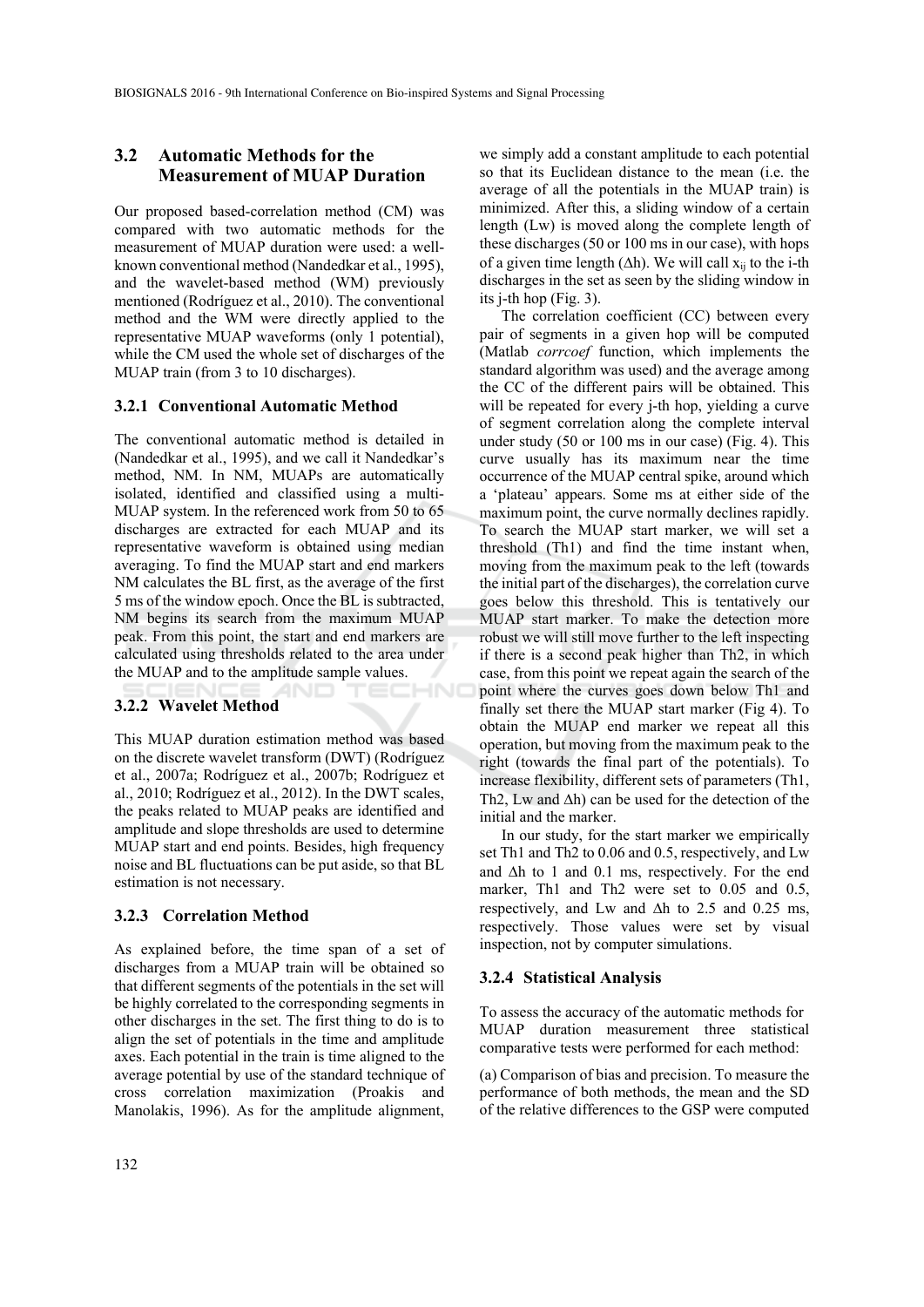for the start and end markers. The mean is related to the bias of a method around the GSP and the SD is related to its precision. The results of the methods in each group of MUAPs were compared using a Student's t test.



Figure 3: MUAP potentials presented in raster mode. Sliding window for selection is shown. (Time axis is given in samples and amplitude axis in Volts).



Figure 4: shows how the CM calculates the start and end markers. (Time axis is given in samples and amplitude axis in Volts).

(b) Calculation of the EMSE values. The mean of the differences between the automatic marker position (considering both start and end markers) and the GSP (i.e., the bias of each method) and the standard deviation (SD) of such differences (the precision) were calculated. Then we calculated the estimated mean square error (EMSE) of the differences as follows:

$$
EMSE = mean_{d, start}^{2} + var_{d, start}
$$
  
+ mean\_{d, end}^{2} + var\_{d, end} (1)

with *mean<sup>2</sup>*<sub>d,start</sub> and *var*<sub>d,start</sub> being the square mean and the variance, respectively, of the differences

between the start marker position of the method and the start GSP for each MUAP group; and *mean<sup>2</sup>d,end*</sup> and *vard,end* are equivalent measures for the end marker. We also obtained the global EMSE value for all the different MUAP groups using the next equation:

$$
EMSE_G = (EMSE_N \cdot N_N + EMSE_M \cdot N_M + EMSE_G \cdot N_C + EMSE_S \cdot N_S) / N_T
$$
 (2)

where  $EMSE<sub>N</sub>$ ,  $EMSE<sub>M</sub>$ ,  $EMSE<sub>C</sub>$  and  $EMSE<sub>S</sub>$  are the results for the normal, myopathic, chronic neurogenic and subacute neurogenic potentials, respectively, and  $N_N$ ,  $N_M$ ,  $N_C$  and  $N_S$  are the number of MUAPs of the four different groups considered for the study, and  $N_T$ is the total number of MUAPs from all the groups put together.

(c) Rate of gross errors. The number of cases in which the absolute difference between the GSP and the automatic marker position was greater than 5 ms was counted for each method. Such cases can be generally considered as gross errors. The proportions of gross errors corresponding to each method were compared using the Chi-square test.



#### **4.1 Comparison of Bias and Precision**

The mean and the SD of the differences (bias and precision, respectively) between the start and end marker positions and GSPs of the three automatic methods are respectively given in Tables 1 and 2. Asterisks are shown to indicate significant differences between any method and the CM.

Table 1: Differences between GSP and the start marker positions assigned by NM and CM for the different MUAP groups. Mean/SD  $(ms)* = p<0.05$  (Student's t test). Chr=Chronic. Subac=Subacute.

| MUAPs/Method      | NΜ          | WМ          | CM.        |
|-------------------|-------------|-------------|------------|
| Normal            | $-1.4/1.2*$ | $-0.3/1.3$  | $-0.1/0.8$ |
| Myopathic         | $-1.2/1.0*$ | $-0.5/1.1*$ | 0.0/0.5    |
| Chr. neurogenic   | 1.6/6.7     | $0.7/2.3*$  | 0.0/0.5    |
| Subac. neurogenic | $-1.3/1.4*$ | $-0.4/1.6$  | $-0.1/0.9$ |

Table 1 shows the results for the start marker positions. It can be appreciated that the CM is the less biased and the most precise method placing the start marker, as it has simultaneously the lowest mean and the lowest SD of differences to the GSP for all the five MUAP groups. The CM presents significant differences against NM in all the MUAP groups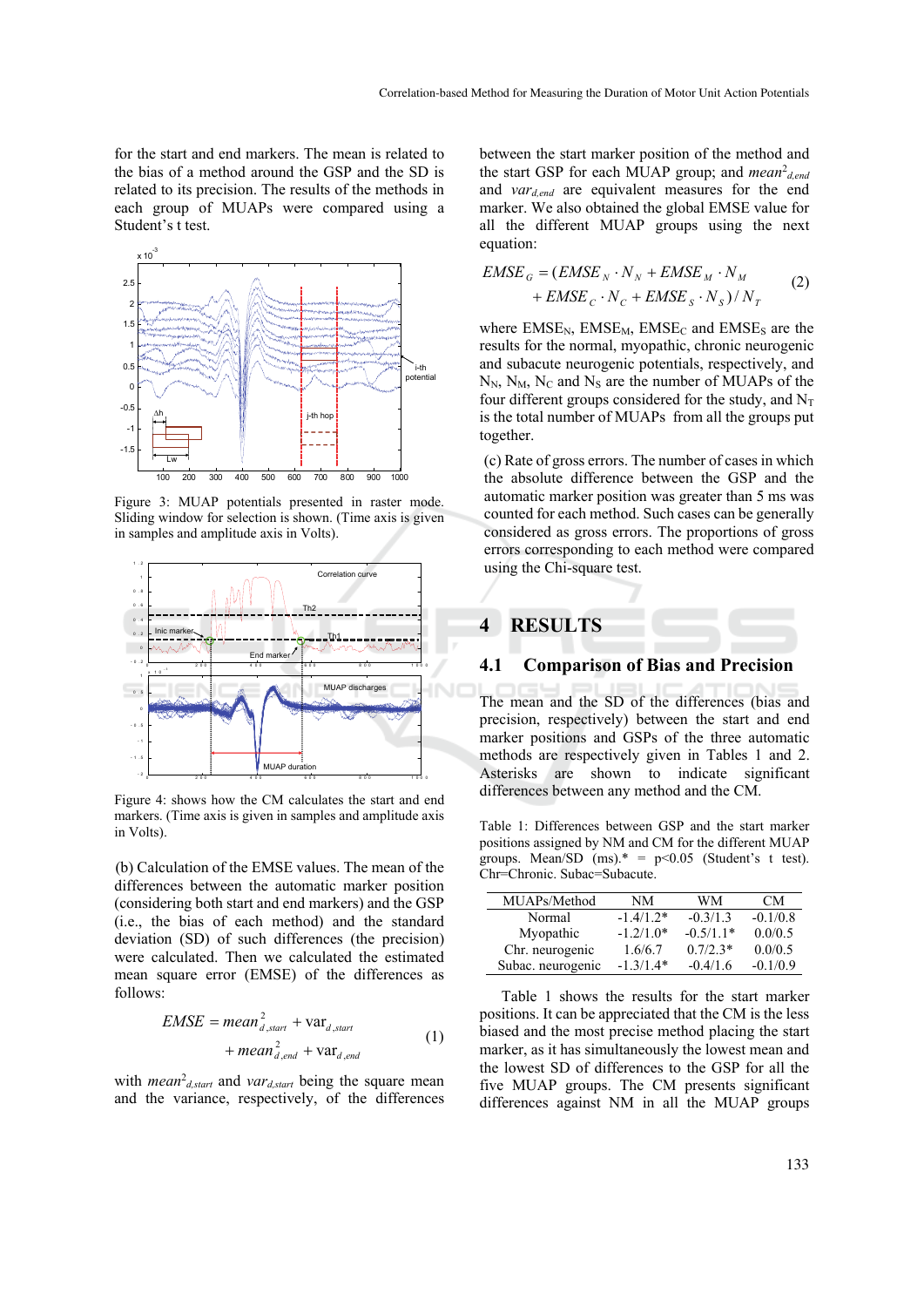except for the chronic neurogenic MUAPs. On the other hand, the CM shows significant differences against the WM in myopathic and chronic neurogenic MUAPs.

Table 2: Differences between GSP and the end marker positions assigned by NM and CM for the different MUAP groups. Mean/SD  $(ms)* = p<0.05$  (Student's t test). Chr=Chronic. Subac=Subacute.

| MUAPs/Method      | NM                   | WМ         | CM.        |
|-------------------|----------------------|------------|------------|
| Normal            | $3.1/3.1*$           | $-0.1/3.5$ | $-0.7/2.4$ |
| Myopathic         | $4.4/2.9*$           | $0.6/2.6*$ | $-0.7/1.9$ |
| Chr. neurogenic   | $6.5/10.6*$          | 1.4/7.6    | $-3.5/7.5$ |
| Subac. neurogenic | $4 \frac{3}{4}$ $2*$ | $0.8/4.0*$ | $-0.7/3.3$ |

In Table 2, the results for the end marker positions are shown. It can be appreciated that the CM presents significant differences against the NM in all the MUAP groups. Comparing to the WM, the CM exhibits significant differences in myopathic and subacute neurogenic MUAPs, with more precision (lower SD).

From inspection of the two tables, we can notice that in chronic neurogenic MUAPs, the bias of the methods is higher and the precision is lower than in other groups. This is probably a consequence of the rare characteristics of the analysed signals, which are the longest MUAPs and frequently present polyphasia.

It can also be appreciated from these tables that end marker placements present higher mean and SD in absolute value than the start markers, which indicates that it is more difficult for the automatic methods to place the end markers than the start markers.

### **4.2 Calculation of the EMSE Values**

Table 3 shows the EMSE values of the three methods for the four different MUAP groups and the global EMSE. As it can be appreciated, the CM presents the lowest EMSE in all the cases, except for the chronic neurogenic MUAPs.

Table 3: EMSE values of NM and CM for the different  $MUAP$  groups and  $EMSE<sub>G</sub>$ . Chr=Chronic. Subac=Subacute.

| NΜ   | WМ   | CМ   |
|------|------|------|
| 10.4 | 12.4 | 3.4  |
| 15.3 | 42   | 2.1  |
| 98.5 | 32.1 | 33.1 |
| 19.9 | 95   | 5.9  |
| 21.5 | 86   | 5.0  |
|      |      |      |

#### **4.3 Rate of Gross Errors**

The rate of gross errors for the start and end markers of the three duration methods for the four different MUAP groups are shown in Tables 4 and 5, respectively.

For the start and end markers, the CM presents the lowest rate of gross errors in all cases. Significant differences were found between CM and the rest in chronic neurogenic MUAPs for the start marker. For the end marker, the CM showed significant differences in normal, myopathic and subacute neurogenic MUAPs against the NM, and in myopathic MUAPs against the WM.

Table 4: Rate of automatic start marker placements in % with differences to the GSP greater than 5 ms for NM and CM and different MUAP groups. $* = p \le 0.01$  (Chi-square test) Chr=Chronic. Subac=Subacute.

| NΜ  | WМ      | 'N      |
|-----|---------|---------|
| 0.0 | 2.9     | $0.0\,$ |
| 1.6 | 0.8     | 0.0     |
| 69* | $10.3*$ | 0.0     |
| 3.6 | 3.6     |         |
|     |         |         |

Table 5: Rate of automatic end marker placements with differences to the GSP greater than 5 ms for NM and CM and different MUAP groups. $* = p < 0.01$  (Chi-square test) Chr=Chronic. Subac=Subacute.

| MUAPs/Method      | NM      | WМ     | CМ   |
|-------------------|---------|--------|------|
| Normal            | $29.4*$ | 11.8   | 74   |
| Myopathic         | $39.5*$ | $9.7*$ | 32   |
| Chr. neurogenic   | 379     | 27.6   | 13.8 |
| Subac. neurogenic | $42.2*$ | 96     | 96   |

## **4.4 Visual Assessment**

Some examples of the NM and the CM over normal and the different pathological MUAP groups are shown in Figure 5.

Normal MUAPs can have small or medium amplitude (Fig. 5.a). Polyphasic serrated myopathic MUAP is more difficult to measure (Fig. 5.b). Chronic poten tials can have great amplitude and also large duration (Fig. 5.c).

Finally, subacute neurogenic MUAPs can have multiple turns and be polyphasic too (Fig. 5.d). In all these cases the CM achieves the best results.

#### **4.5 Computational Cost**

The CPU times in ms (mean/SD) for the Matlab implementation of the three algorithms (NM, WM and CM) were 0.26/0.6, 5.1/2.4 and 513.3/101.4 ms,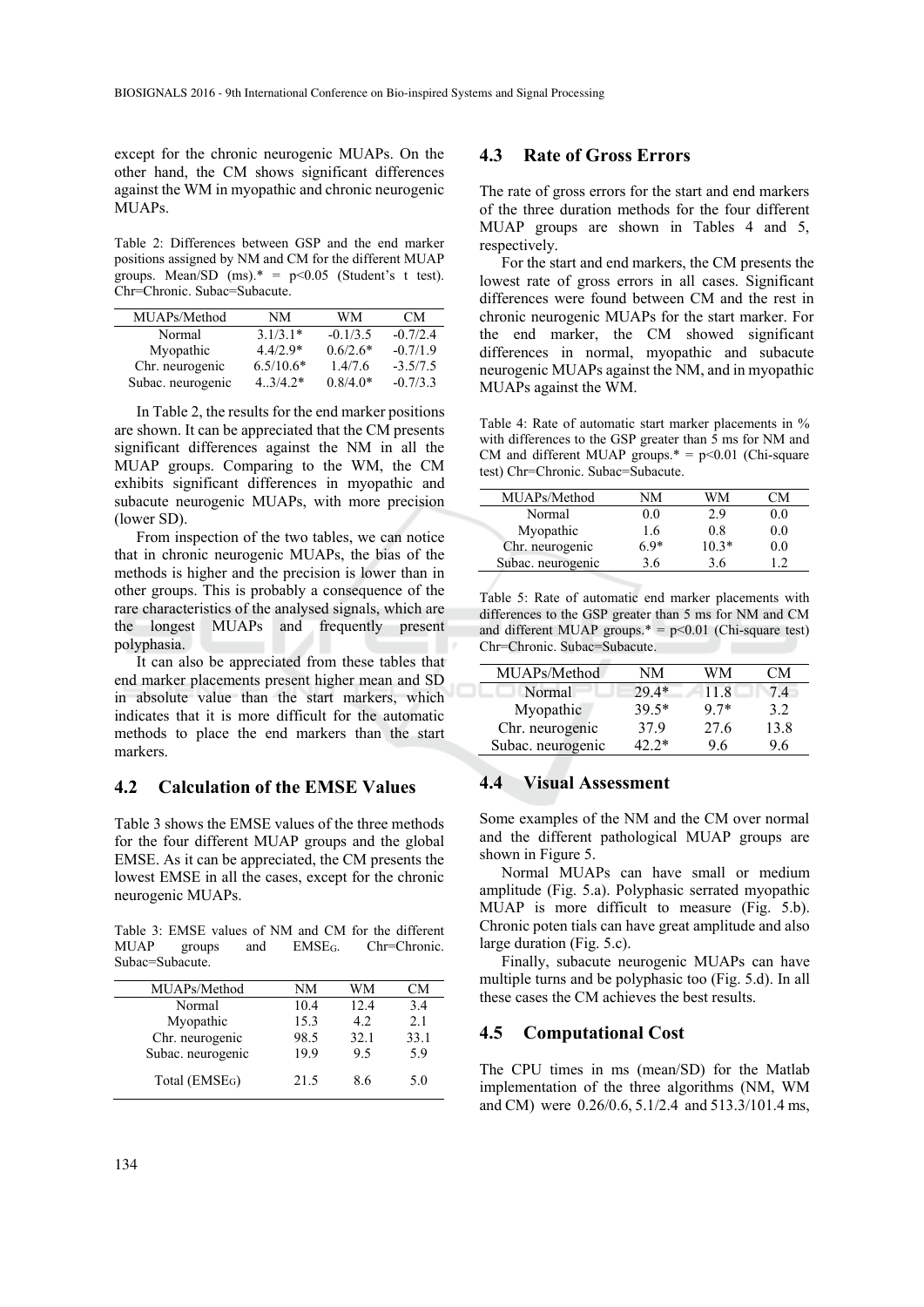

Figure 5: Examples of duration measurements of NM and CM on normal (a), myopathic (b), chronic neurogenic (c) and subacute neurogenic (d) MUAPs. GSP are in crosses.

 $\neg N$ 

respectively. Therefore they are all fast enough for any real-time application.

CM parameters.

# **5 DISCUSSION**

MUAP duration is a very important, yet elusive, parameter in quantitative EMG, as it gives relevant information about the MU generating the MUAP (the number of fibres) and is also critical for the estimation of other MUAP waveform parameters. In this paper we have presented an automatic procedure to obtain MUAP duration markers with high agreement with the markers obtained by expert neurophysiologists in normal and pathological signals.

The novel approach provides more accurate duration marker placements and fewer gross aberrant errors for normal and pathological MUAPs than the other two tested methods. This, together with its simplicity and low computational cost makes it a very valuable tool for quantitative analysis of MUAPs, reducing the requirement for electromyographists' manual intervention. Moreover, real-time implementations in a clinical setting could reduce exploration time and patient discomfort.

Future works will focus on computational approaches aimed to obtain optimum values for the

# **ACKNOWLEDGEMENTS**

This work has been supported by the Spanish Ministry of Education, Culture and Sport, under the TEC2014-58947-R project.

### **REFERENCES**

- Bischoff C, Stalberg E, Falck B, Eeg-Olofsson KE. Reference values of motor unit action potentials obtained with multi-MUAP analysis. Muscle Nerve 1994;17:842-851.
- Chu J, Takehara I, Li TC, Schwartz I. Skill and selection bias has least influence on motor unit action potential firing rate/frequency. Electromyogr Clin Neurophysiol 2003; 43:387-392.
- Campos C, Malanda A, Gila L, Segura V, Lasanta MI, Artieda J. Quantification of jiggle in real<br>electromyographic signals. Muscle Nerve electromyographic signals. Muscle 2000;23:1022-1034.
- Dumitru D, King JC. Motor unit action potential duration and muscle length. Muscle Nerve 1999; 22:1188-1195.
- Dumitru D, King JC, Zwarts MJ. Determinants of motor unit action potencial duration. Clin Neurophysiol 1999;110:1876-1882.